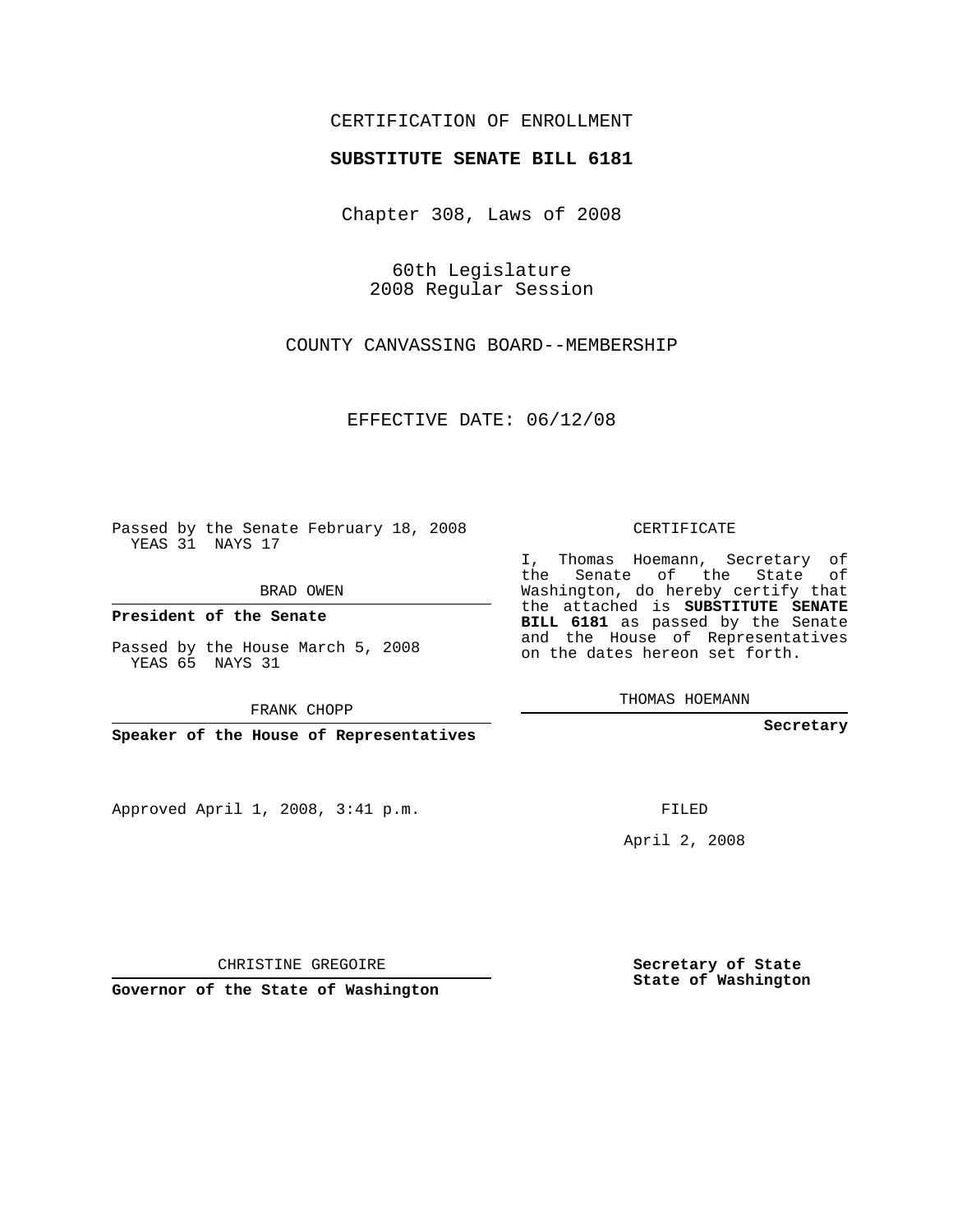# **SUBSTITUTE SENATE BILL 6181** \_\_\_\_\_\_\_\_\_\_\_\_\_\_\_\_\_\_\_\_\_\_\_\_\_\_\_\_\_\_\_\_\_\_\_\_\_\_\_\_\_\_\_\_\_

\_\_\_\_\_\_\_\_\_\_\_\_\_\_\_\_\_\_\_\_\_\_\_\_\_\_\_\_\_\_\_\_\_\_\_\_\_\_\_\_\_\_\_\_\_

Passed Legislature - 2008 Regular Session

### **State of Washington 60th Legislature 2008 Regular Session**

**By** Senate Government Operations & Elections (originally sponsored by Senators McDermott, Oemig, Fairley, and Kohl-Welles)

READ FIRST TIME 01/24/08.

 1 AN ACT Relating to county canvassing board membership; and 2 amending RCW 29A.60.140.

3 BE IT ENACTED BY THE LEGISLATURE OF THE STATE OF WASHINGTON:

 4 **Sec. 1.** RCW 29A.60.140 and 2005 c 274 s 250 are each amended to 5 read as follows:

 (1) Members of the county canvassing board are the county auditor, who is the chair, the county prosecuting attorney, and the chair of the county legislative body. If a member of the board is not available to carry out the duties of the board, then the auditor may designate a deputy auditor, the prosecutor may designate a deputy prosecuting attorney, and the chair of the county legislative body may designate 12 another member of the county legislative body or, in a county with a 13 population over one million, an employee of the legislative body who 14 reports directly to the chair. An "employee of the legislative body" means an individual who serves in any of the following positions: Chief of staff; legal counsel; clerk of the council; policy staff 17 director; and any successor positions to these positions should these original positions be changed. Any such designation may be made on an election-by-election basis or may be on a permanent basis until revoked